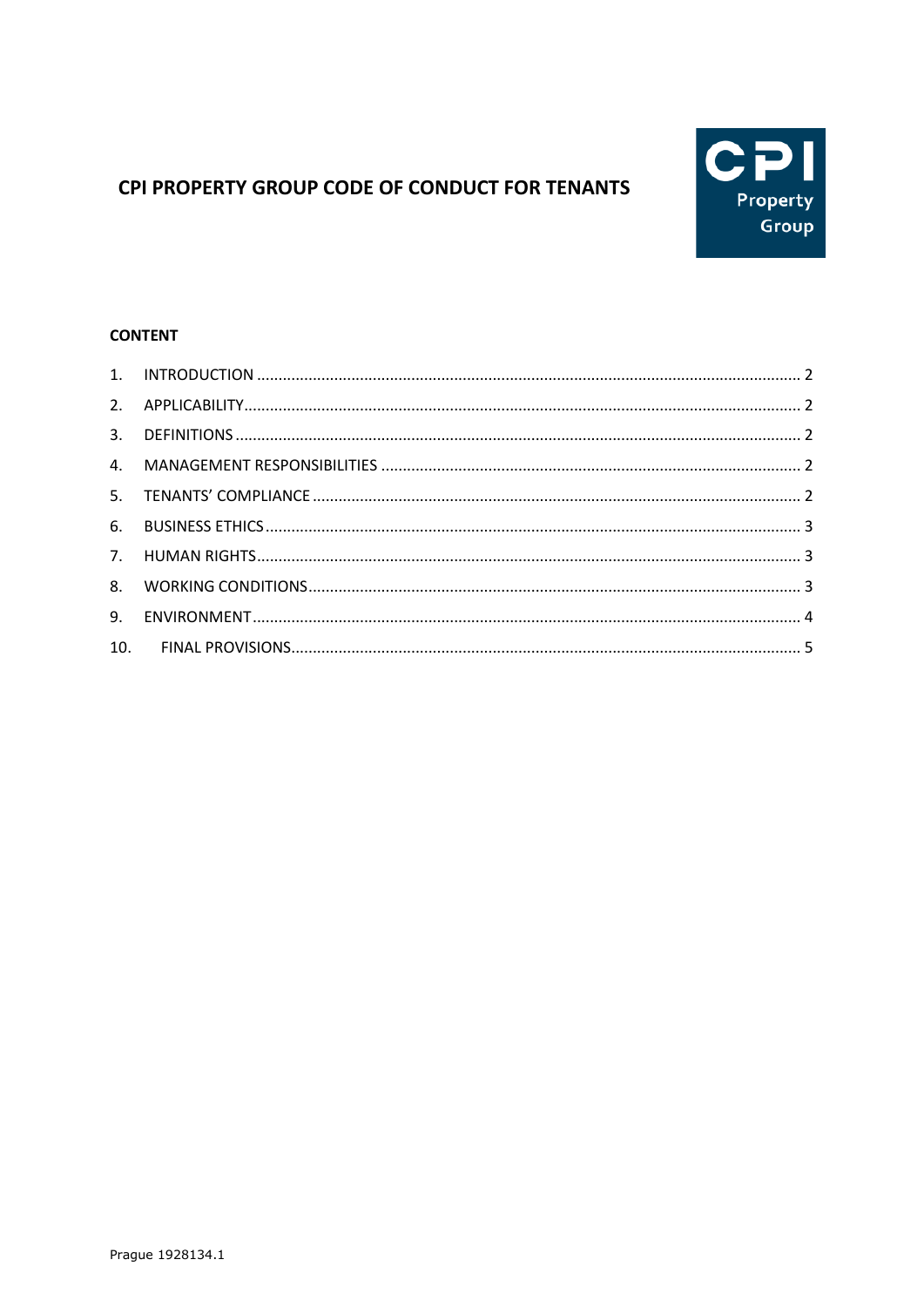## <span id="page-1-0"></span>**1. INTRODUCTION**

- 1.1 The Group operates its business in several European countries and always complies with applicable laws and the Group's Code of Business Ethics and Conduct and other Group's internal rules.
- 1.2 The Group endeavours to build a partnership with the Tenants that operates in a manner consistent with the Group's values including ethical, social and environmental aspects. Therefore, the purpose of this Code is, in connection and compliance with the Group's Code of Business Ethics and Conduct and other Group's internal rules, to ensure that the Tenants share with the Group the ethical, social and environmental values, and that they understand the importance of the sustainable business operation.

## <span id="page-1-1"></span>**2. APPLICABILITY**

- 2.1 This Code applies to, and shall be observed by, all Tenants and their employees, officers, directors, partners and other representatives.
- 2.2 The prior written approval of the Board of Directors of CPI Property Group S.A. is required for any deviation from this Code, provided that such deviation would not breach any applicable laws.

## <span id="page-1-2"></span>**3. DEFINITIONS**

- <span id="page-1-5"></span>3.1 Unless in this Code stated expressly otherwise or unless the context requires otherwise, the capitalized terms used in this Code shall have the meaning ascribed to them in this Sectio[n 3.1](#page-1-5) of this Code:
	- 3.1.1 "**Code**" means this CPI Property Group Code of Conduct for Tenants;
	- 3.1.2 "**Group**" means CPI Property Group S.A. and its subsidiaries;
	- 3.1.3 "**Premises**" mean any premises owned by the Group and leased to the Tenants on contractual basis;
	- 3.1.4 "**Tenant**" means any entity, which occupies the Premises for purpose of its business operation and its subsidiaries, including their employees, officers, directors, partners and other representatives, and "**Tenants**" shall be construed accordingly.

#### <span id="page-1-3"></span>**4. MANAGEMENT RESPONSIBILITIES**

4.1 The overall responsibility for the pursuing of this Code rests with the Board of Directors of CPI Property Group S.A. that acts through the Compliance Officer of the Group. The Compliance Officer of the Group reports to the Board of Directors of CPI Property Group S.A. on a regular basis.

#### <span id="page-1-4"></span>**5. TENANTS' COMPLIANCE**

- 5.1 The Tenants shall maintain a full compliance with applicable laws, as well as hold and keep valid all the required permits, registration and licenses necessary for their business operations.
- 5.2 The Tenants shall ensure that all their employees, officers, directors, partners and other representatives comply with applicable laws and the principles and standards set forth in this Code.
- 5.3 The Tenants shall understand that a proper action may be taken against those who do not comply with applicable laws and the principles and standards set forth in this Code. In case of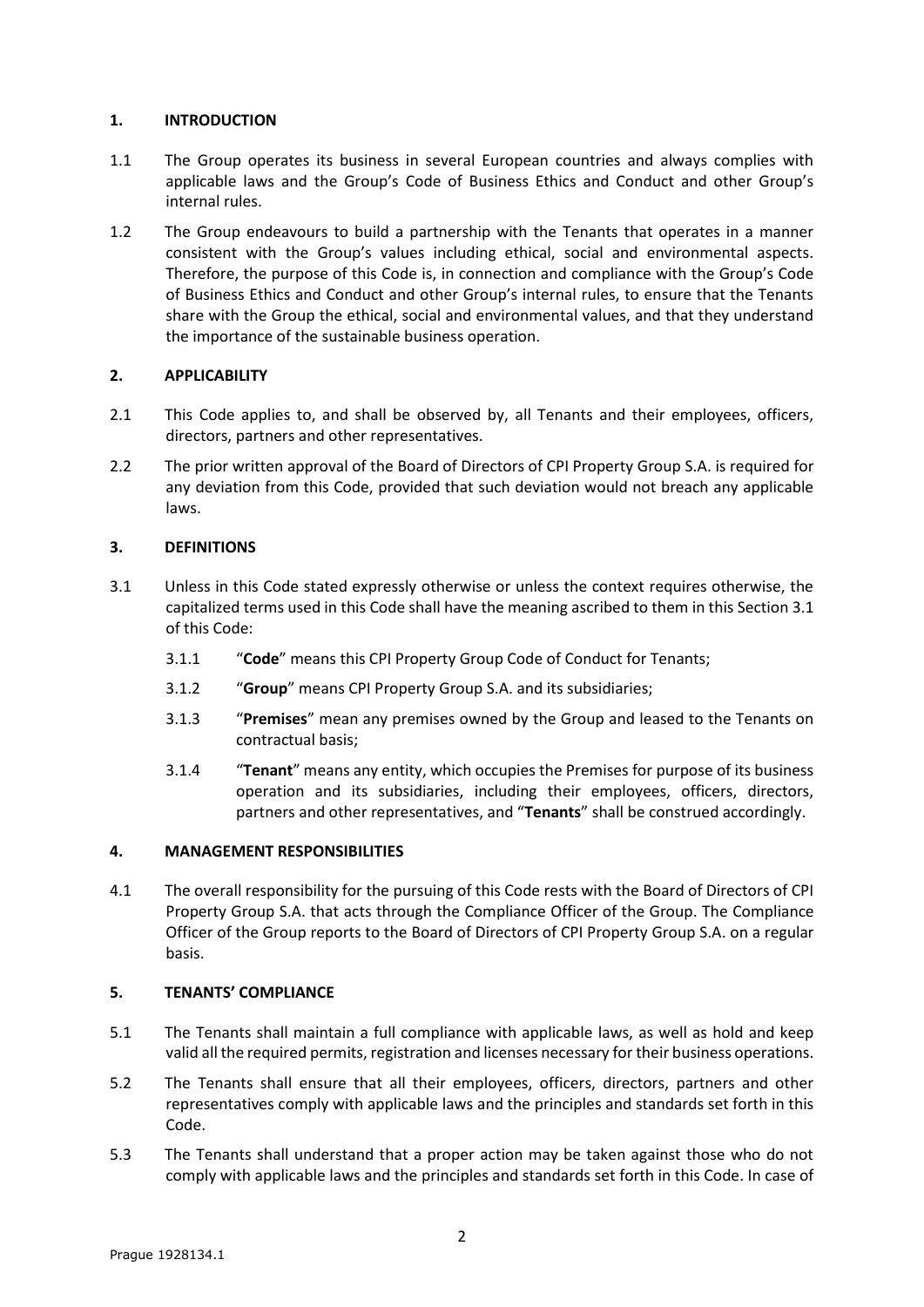serious breach of this Code, even the contractual relationship between the Group and the respective Tenant may be affected.

5.4 The Group is committed to communicate this Code to all Tenants so they are aware of their respective obligations. The Group is also committed to carry out the annual surveys of the Tenants' satisfaction.

#### <span id="page-2-0"></span>**6. BUSINESS ETHICS**

- 6.1 The Tenants' business operations shall be characterized by the high business ethics, honesty and responsibility. The Tenants shall always act ethically and professionally and comply with applicable laws while conducting the business, which means, among others:
	- 6.1.1 to comply with applicable laws on prohibition and prevention of bribery, corruption and frauds, as well as with the principles set out in the Group's Anti-Corruption, Anti-Bribery and Countering of Frauds Policy;
	- 6.1.2 to comply with applicable laws on fair competition, whereas the Tenants shall avoid any type of price collusion, cartel agreements or abuse of dominance; and
	- 6.1.3 to comply with applicable laws on prohibition and prevention of money laundering and terrorist financing, as well as with the principles set out in the Group's Anti-Money Laundering and Counter-Terrorist Financing Policy.

## <span id="page-2-1"></span>**7. HUMAN RIGHTS**

7.1 The Tenants shall respect and promote recognized human rights, including appropriate labour conditions and practices, and not cause, contribute to, or be linked with, a negative impact on human rights in the work place or in relation to their business operations.

#### <span id="page-2-2"></span>**8. WORKING CONDITIONS**

#### 8.1 **Non-Discrimination**

- 8.1.1 The Tenants shall not discriminate in dealings with their current or prospective employees, clients or other business partners. Everyone shall have an equal access to the employment by, cooperation with, or services of, the Tenants, and shall be treated equally without regard to race, ethnicity, religion, gender, gender identity or expression, sexual orientation, national origin, political views, age, marital status, disability or any other personal characteristic.
- 8.1.2 The Tenants shall ensure that harassment, bullying, intimidation or other degrading treatment does not occur within their business operations.

#### 8.2 **Salary**

8.2.1 Salaries shall be paid directly to the Tenants' employees at the stipulated time and in full. The statutory national minimum wage shall be the lowest acceptable salary level.

#### 8.3 **Work Time**

8.3.1 All Tenants' employees shall be entitled to statutory leave, including sickness and parental leave. Working hours, including overtime, may not exceed the maximum working hours given by applicable laws. All Tenants' employees shall be also entitled to statutory weekly rest given by applicable laws.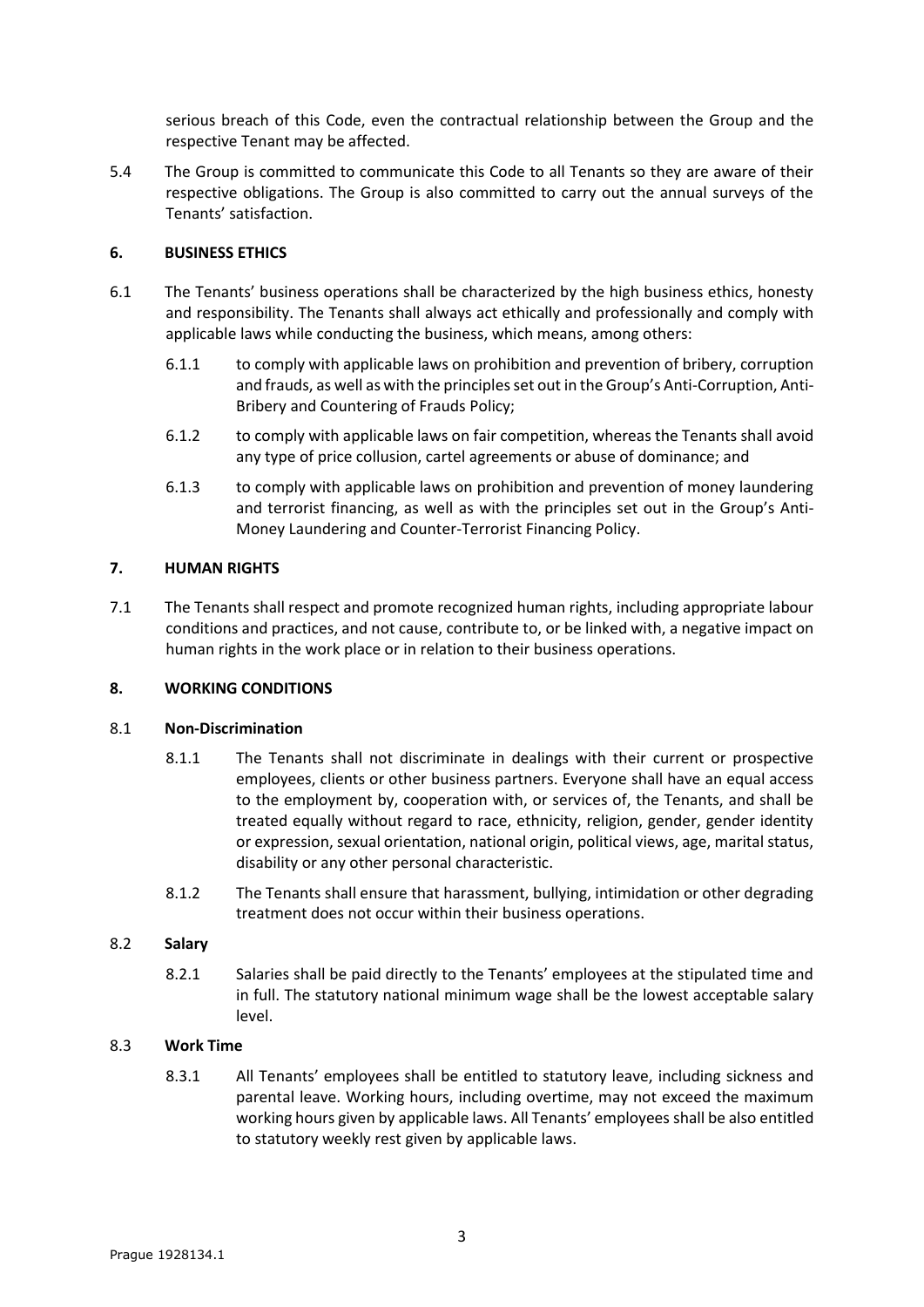#### 8.4 **No Child Labour**

- 8.4.1 The Tenants shall ensure that child labour is not used in any way within their business operations.
- 8.4.2 The Tenants shall never employ minors under age of 15 or those who are under any other applicable statutory age. Employment of minors under age of 18 is only possible after they have finished compulsory schooling or if the simultaneous employment does not prevent them to continue in, and finish, the compulsory schooling. However, such employment may never include any hazardous tasks.

#### 8.5 **No Forced Labour**

- 8.5.1 All work for the Tenants shall take place voluntarily. The Tenants shall not be in any way linked to the use of compulsory or forced labour.
- 8.5.2 The Tenants shall also comply with applicable laws prohibiting human trafficking.

## 8.6 **Health and Safety**

- 8.6.1 The Tenants are obliged to provide a safe and healthy workplace to their employees, officers, directors, partners and other representatives, including appropriate information, instruction, training and supervision. In this respect, the Tenants shall implement adequate health and safety standards and ensure that all the Premises are safe for their employees, officers, directors, partners and other representatives. This means that the Tenants shall, among others, ensure that:
	- (a) the instructions for fire safety are communicated and followed;
	- (b) all gas and electrical appliances are used only in a manner for which they were designed;
	- (c) fire doors are kept closed and not wedged open;
	- (d) there are no obstructions in any stairways, landings and passageways, which provide a route of escape in case of fire; and
	- (e) no appliances or equipment provided for fire safety is removed or made non-functioning.
- 8.6.2 Where a burglar alarm is installed, details of the person appointed as emergency contact shall be registered with the police and local authorities.

#### 8.7 **Other Issues**

- 8.7.1 The Tenants shall make sure that any type of relationship that bears the hallmarks of employment is performed in an employment relationship compliant with applicable laws.
- 8.7.2 Employment of foreigners must always comply with immigration and other applicable laws governing employment of foreigners.

#### <span id="page-3-0"></span>**9. ENVIRONMENT**

- 9.1 The Tenants shall manage environmental risks and impacts associated with their business operation and across their supply chain, including, but not limited to:
	- 9.1.1 compliance with applicable environmental laws;
	- 9.1.2 implementation of strategies aimed at enhancing energy efficiency, improving water management and reduction of waste; and